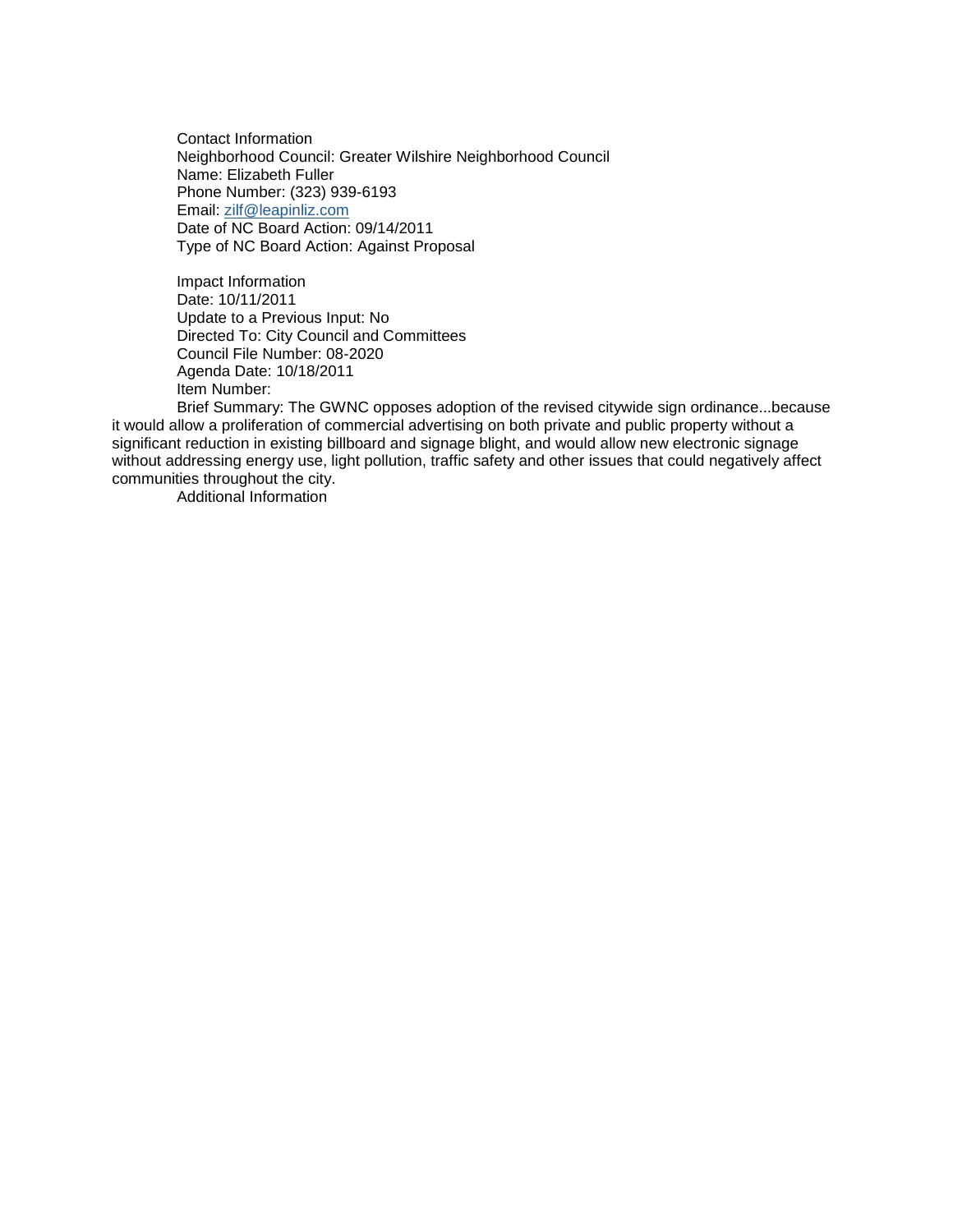

## Greater Wilshire Neighborhood Council General Meeting September 14, 2011 DRAFT MINUTES

# **1. Call to Order**

A duly noticed meeting of the Greater Wilshire Neighborhood Council ("GWNC") Board of Directors was held on Wednesday, September 14, 2011, at the Ebell of Los Angeles, 743 S. Lucerne Blvd., Los Angeles. President Owen Smith called the meeting to order at 7:06 p. m.

# **2. Roll Call**

The Secretary called the roll. Board Members in attendance at the roll call were: Yigal Arens, Charles Dougherty, Elizabeth Fuller, John Gresham, Alex Jones-Moreno, Frances McFall, Fred Pickel, Joane Pickett (Alternate for Jane Gilman), Mary Rajswing, Owen Smith and James Wolf. Patricia Carroll, Charles D'Atri, Jack Humphreville and Jane Usher arrived later. Two Board seats (Area 9, Oakwood-Maplewood-St. Andrews and Area 12, We-Wil) are vacant. Also attending: 27 Stakeholders and guests. Board Members absent and not represented by an Alternate: Barbara Kumetz, David Lunzer, Clinton Oie and Benjamin Rosenberg.

Eleven of the 19 Board Members or their Alternates were present at the roll call, which is not a quorum. The GWNC quorum (the minimum number of Committee Members needing to be present to take binding votes on Agendized Items) is 13, so at this time the Board could only have discussions without making any Motions or taking any binding votes.

## **3. Reading of the Minutes**

A. Minutes of July 13, 2011. [This Agenda Item was addressed after Item #5.]

**MOTION** (by Mr. Dougherty, seconded by Mr. Pickel): The Greater Wilshire Neighborhood Council approves the Minutes of its July 13, 2011 General Meeting as written.

**MOTION PASSED** by a voice vote.

B. Minutes of August 10, 2011

**MOTION** (by Mr. Dougherty, seconded by Mr. D'Atri): The Greater Wilshire Neighborhood Council approves the Minutes of its August 10, 2011 General Meeting as written.

**MOTION PASSED** by a voice vote.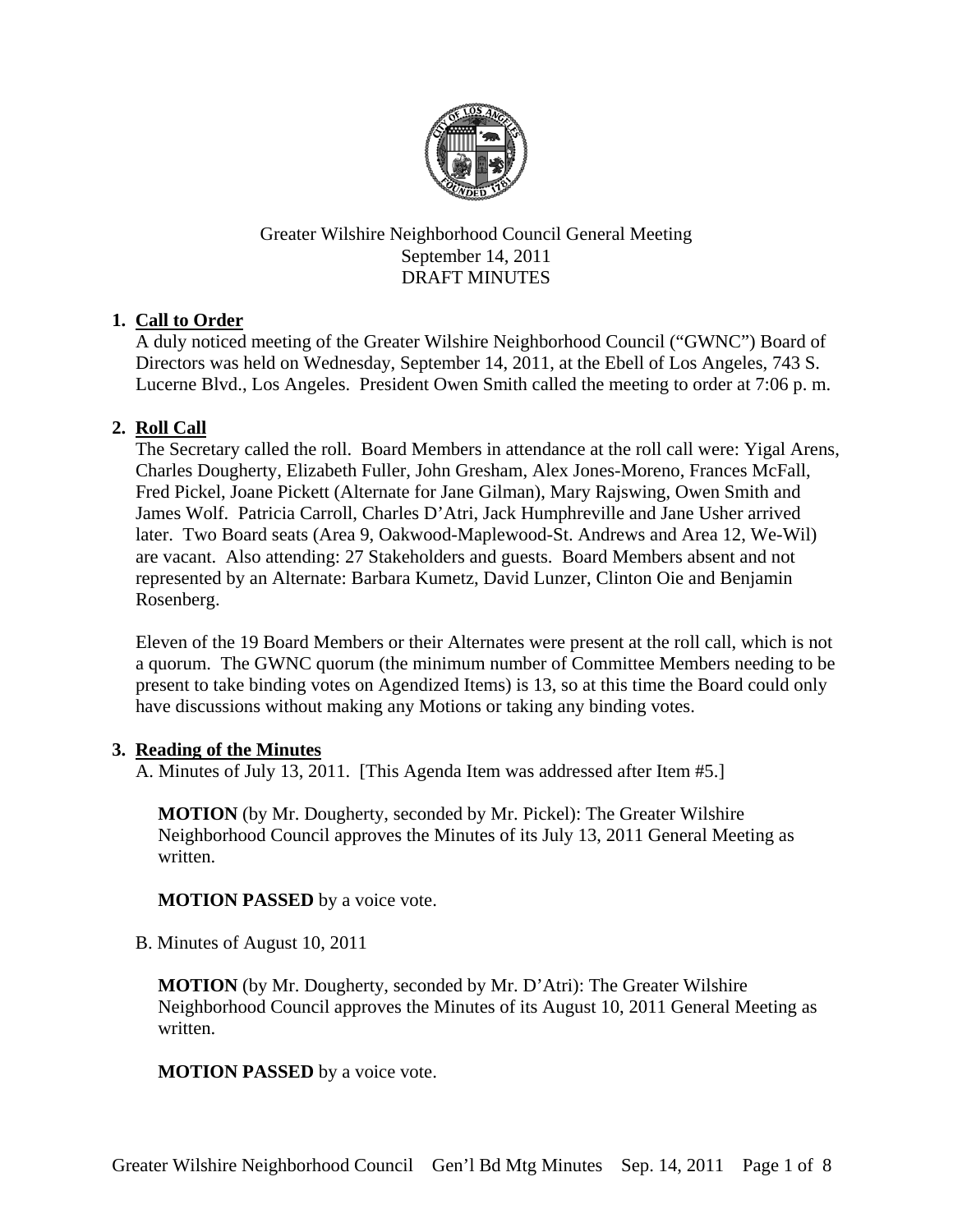### **4. President's Report** (Owen Smith)

A. Board Vacancies

Mr. Smith noted the vacancies: Area 2 (Citrus Square) – Alternate Area 9 (Oakwood-Maplewood-St. Andrews) – Director and Alternate Area 12 (We-Wil) – Director and Alternate (note: Matthew Oldham has resigned) Education – Alternate Other Non-Profit – Alternate Renter – Alternate

- B. Bylaws Conformation to DONE's new uniform Table of Contents (John Welborne) Mr. Welborne was not present and there was no report.
- C. Ethics Training Board Members and Alternates who have not yet completed the training: Carroll, D'Atri, Kumetz, Pickel, Rosenberg, Dwyer, Fox, Kaliski, Katz, Lombard, Rubin. You MUST complete the course at http://ethics.lacity.org/education/ethics2007/?audience=done or at an in-person session. Mr. Smith encouraged Board Members to complete the Ethics Training.
- D. Secretary and Treasurer Positions Need volunteers for both positions, but Treasurer especially must be filled ASAP, so we can continue to pay our bills! Ms. Fuller provided a brief description of the treasurer's duties and explained that the GWNC is "at a financial standstill" until a new treasurer is in place.
- E. NC Election Cycle Ms. Fuller reported that the City Council has not budgeted funds for 2012 elections, and may seek to postpone elections until 2014 (extending our terms by two years).

## **5. Guest Speakers**

A. California State Assembly Member (District 42) Mike Feuer

[This Agenda Item was addressed after Item #7. B.] Assemblyman Feuer (310-285-5490; http://democrats.assembly.ca.gov/members/a42) authored and is working to pass legislation to give the legislature authorization to reject insurance rate increases. He described his work regarding the proposed downtown sports stadium to retain all CEQA standards, allow a time frame to make the stadium "carbon neutral" and to facilitate a large percentage of attendees traveling by public transportation. He described work on legislation to create tax incentives for small business, overhaul high-speed train oversight, State budget balancing and pension reform. Assemblyman Feuer encouraged contacting his office with questions.

L.A. City District Four Councilman Tom LaBonge (323-957-6415;

Councilmember.LaBonge@LACity.org; http://CD4.LACity.org) stated that he supports the proposed downtown stadium and described community developments and improvements. Mr. LaBonge said that he has asked new traffic signals along  $4<sup>th</sup>$  Street at Highland and Rossmore not be implemented as previously discussed as part of the new Bike Plan, because of neighbors' objections. He also said Sixth Street is being considered for a "road diet" with one vehicle and one bike lane each going east and west. His Office will report next month regarding the train project. He described work to accommodate and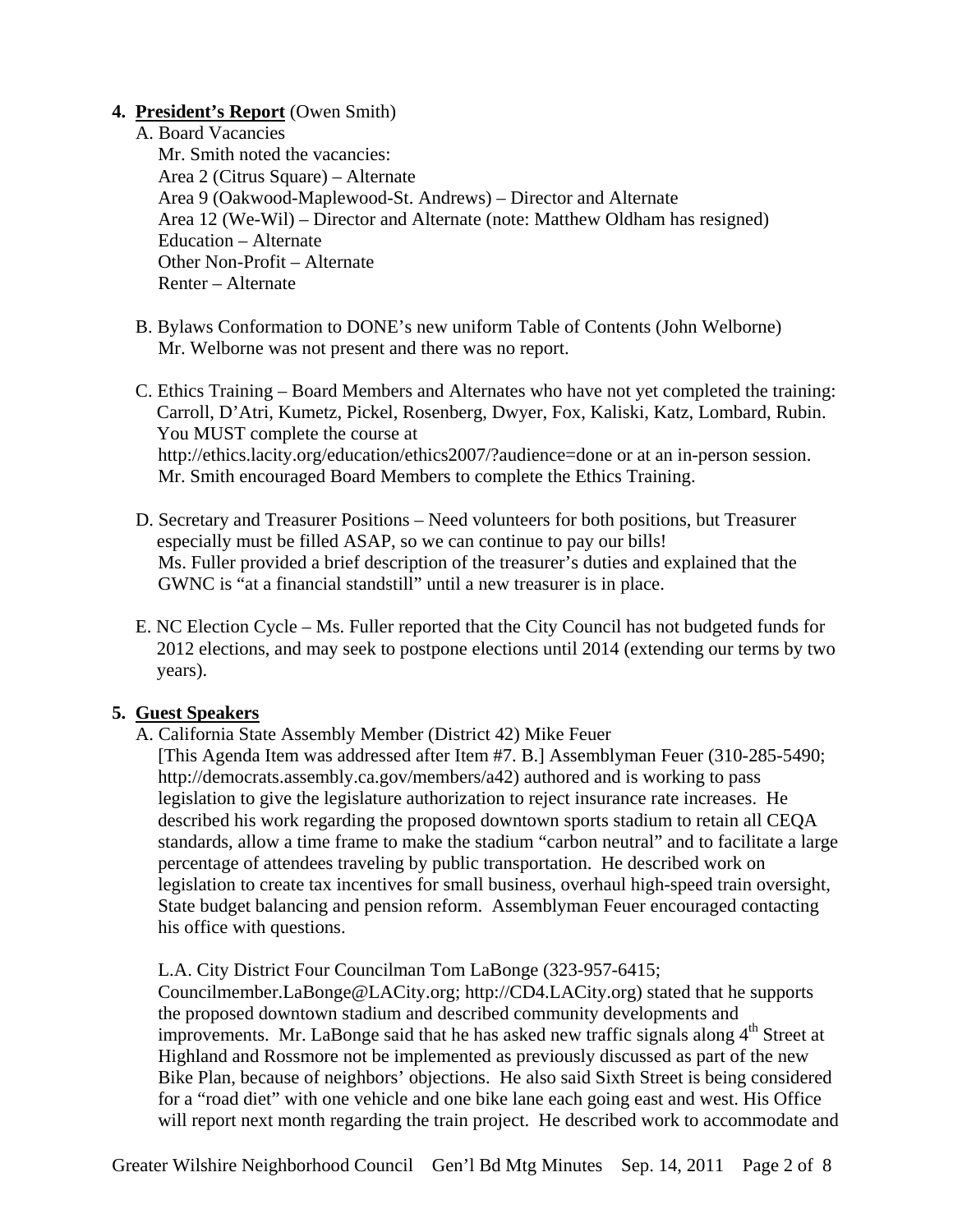refine redistricting. Board Members strongly expressed their desire for the GWNC area east to Western Ave. to be brought back into Council District Four. Councilman LaBonge will write to LAPD Chief Beck regarding Police Division boundaries. He announced a Meet and Greet at the Hollywood Bowl with Congressman Adam Schiff (626-304-2727; http://www.schiff.house.gov/index.html).

B. Jo Ann Moss – L.A. Dept. of Public Works Wastewater Division Daniel Hackney, Environmental Supervisor, L.A. Dept. of Public Works (213-485-3684; Daniel.Hackney@LACity.org), spoke in place of Ms. Moss.

### *Board Member Jack Humphreville arrived at this time, making 12 Board Members present, one short of a quorum.*

Mr. Hackney described the City's aging infrastructure and the need to upgrade it. There have been few recent rate increases and L.A.'s rates are lower than many other major cities. Rates "would go from an average of \$30 per month now to \$58 per month in 10 years. Fixing a pipe before it breaks costs one-tenth of what it costs to fix a broken pipe. He said that many, including "all the environmental groups," agree that increases are needed.

*Board Member Patricia Carroll arrived at this time, making a quorum of 13 Board Members present. Now the Board could take binding votes on Agendized Items.* 

*Board Member Charles D'Atri arrived at this time.*

Mr. Hackney reported that the Department is "on schedule to replace the system in 168 years"; the system's "life span is half of that . . . we went 14 years with no increase.'

*Board Member Jane Usher arrived at this time.*

### **6. Local Government Updates**

- A. CD4 Update (Sheila Irani) Mr. La Bonge's earlier remarks served as the report for this area.
- B. CD5 Update (John Darnell) Mr. Darnell could not attend and there was no report at this time.
- C. CD10 Update (Sylvia Lacy) Ms. Lacy could not attend and there was no report at this time.
- D. 42nd Assembly District Update (Nicole Carcel) There was no report at this time.
- E. 47th Assembly District Update (Charles Stewart) Mr. Stewart could not attend and there was no report at this time.
- F. 26th Senate District Update (Andrew Lachman) Mr. Lachman could not attend and there was no report at this time.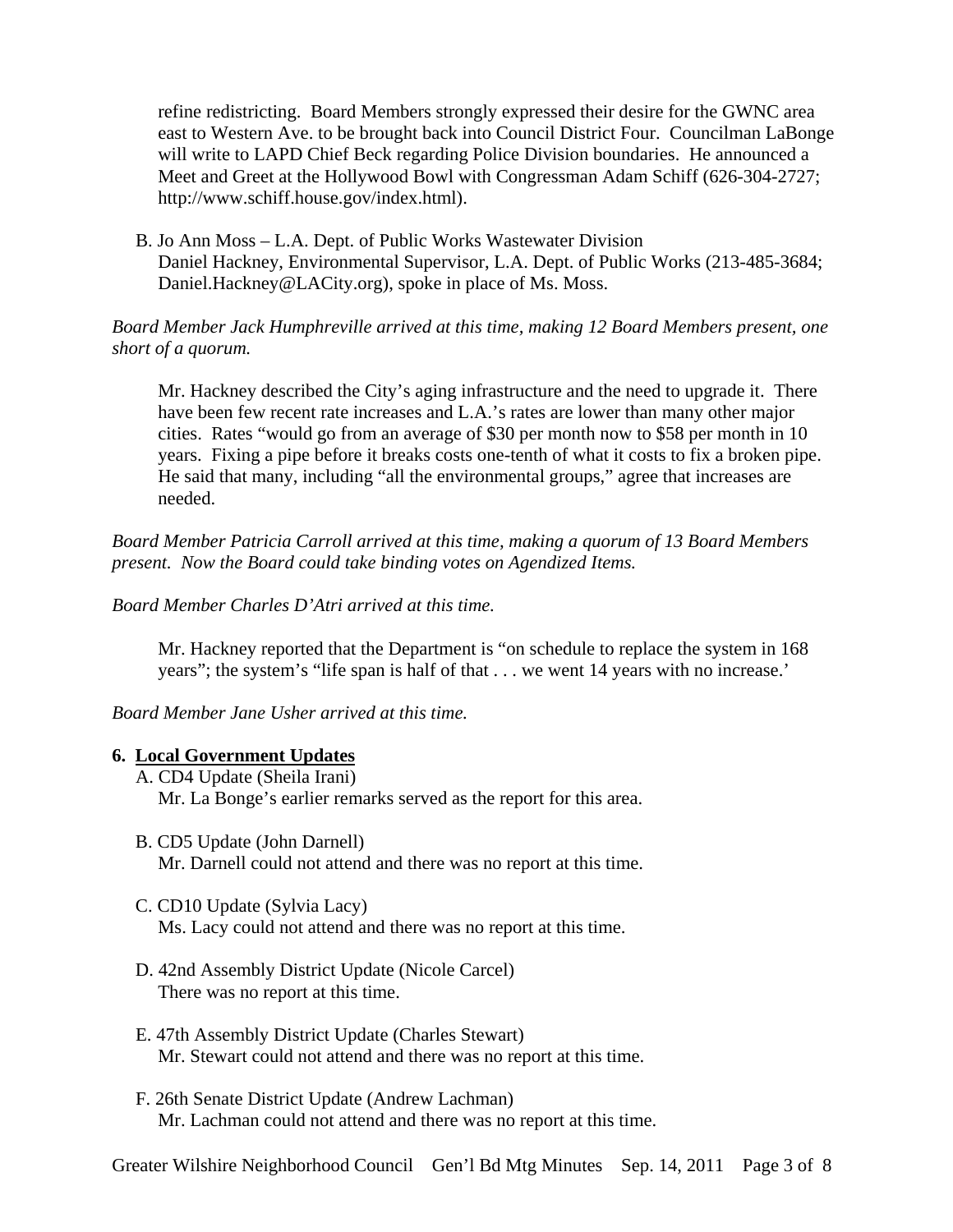# **7. Treasurer's Report and Budget Items**

A. Monthly budget report/approval - July-Sept. (Elizabeth Fuller) [This Agenda Item was addressed after Item #3.] Ms. Fuller distributed and reviewed the "Monthly Spending Report – July 1, 2011 – September 14, 2011." She noted that there were no credit card expenditures for August or September but described the need to pay various other bills, and the need for a Treasurer to sign the Demand Warrants. Vendors have sent letters to the GWNC asking for payments, which we cannot process.

**FUNDING MOTION** (by *[CONFIRM: ]* M . seconded by M . ): The Greater Wilshire Neighborhood Council approves the "Monthly Spending Report – July 1, 2011 – September 14, 2011."

# **FUNDING MOTION PASSED** by a voice vote.

Ms. Fuller described the Treasurer responsibilities.

B. YTD Spending Report (please note amounts available under COMMUNITY IMPROVEMENTS/OTHER (\$8,830) and OUTREACH/SPONSORSHIPS (\$1,000) categories, in preparation for votes on requests in next Agenda item). Ms. Fuller reviewed the Budget for Fiscal Year 2011-2012 as of September 14, 2011, and pointed out the above amounts available for community projects and events.

# **8. Community Concerns / Funding Requests**

A. John Burroughs Beautification Project Support Request (Joanne Madeiro) (Note: discussed at last meeting; no votes taken because no quorum).

[This Agenda Item was addressed after Item #5. A.] Stakeholder Cindy Chvatal-Keane requested support for the Project and described community outreach, maintenance and beautification efforts. Funding is being requested for landscaping of a main corner at Wilshire and McCadden. Ms. Usher described the need for an annual GWNC "call for projects." There was spirited discussion regarding the need for Board Members to bring projects to the Board.

**FUNDING MOTION** (by Ms. Rajswing, seconded by Mr. Dougherty): The Greater Wilshire Neighborhood Council allocates \$2,800 for the John Burroughs School Beautification Project.

**DISCUSSION:** Ms. Fuller would like the GWNC to be able to consider funding various projects, described allocation procedures including for Neighborhood Purpose Grants (NPGs) and recommended that the School submit an NPG application.

Ms. Usher suggested and Ms. Rajswing and Mr. Dougherty agreed to amend the funding Motion as follows:

**AMENDED FUNDING MOTION** (by Ms. Rajswing, seconded by Mr. Dougherty): The Greater Wilshire Neighborhood Council allocates \$2,800 for the John Burroughs School Beautification Project subject to completion of a Neighborhood Purpose Grant application.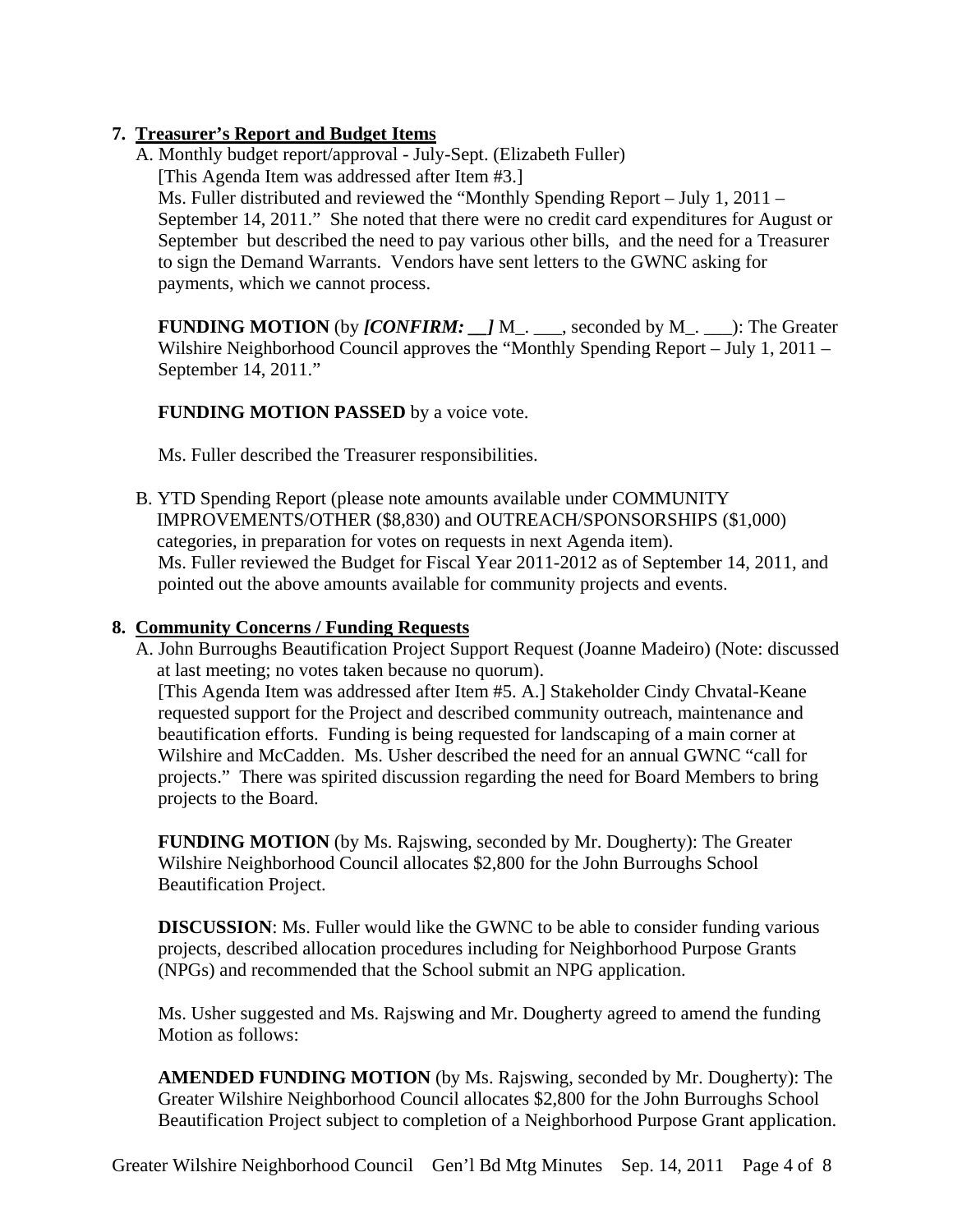### **AMENDED FUNDING MOTION PASSED** by a voice vote; Ms. Fuller abstained.

B. Larchmont Family Fair Participation (Jane Gilman) (Note: discussed at last meeting; no votes taken because no quorum).

Ms. Rajswing reported that the Koreatown Youth and Community Center (KYCC) agreed to do another tree distribution at the Fair.

**FUNDING MOTION** (by Ms. Rajswing, seconded by Ms. McFall): The Greater Wilshire Neighborhood Council allocates funding not to exceed \$400 for a booth at the Larchmont Family Fair.

**FUNDING MOTION PASSED** by a voice vote.

**9. DWP Oversight** (Jack Humphreville)

Mr. Humphreville reported that the Ratepayer Advocate establishment process is going slow. The DWP has proposed to increase the sewer fee by 30% over five years; the amount "is constantly changing."

### **10. City Budget Issues** (Jack Humphreville)

Mr. Humphreville reported that the City had "overly optimistic projections in regard to revenues."

### **11. Old Business**

A. Citywide Sign Ordinance (Note: discussed at last meeting; no votes taken because no quorum).

Suggested motion (adopted by several other NCs): [see below].

Ms. Fuller relayed that other Neighborhood Councils have supported the below Motion, which she read aloud.

**MOTION** (by Mr. Dougherty, seconded by Mr. Gresham): The Greater Wilshire Neighborhood Council opposes adoption of the revised citywide sign ordinance now pending before the City Council Planning and Land Use Management committee because it would allow a proliferation of commercial advertising on both private and public property without a significant reduction in existing billboard and signage blight, and would allow new electronic signage without addressing energy use, light pollution, traffic safety, and other issues that could negatively affect communities throughout the City.

## **MOTION PASSED** by a voice vote.

## *[There was no Item #11. B.]*

C. California Redistricting (Note: discussed at last meeting; no votes taken because no quorum). Ms. Usher reported that the GWNC sent a letter to appropriate city and state officials in August, requesting that they "Do not split the Historic Greater Wilshire Neighborhood in half" in the ongoing redistricting process. The deadline for comment submissions was before the letter could be approved at a board meeting, so she requested ratification of the letter that has been sent.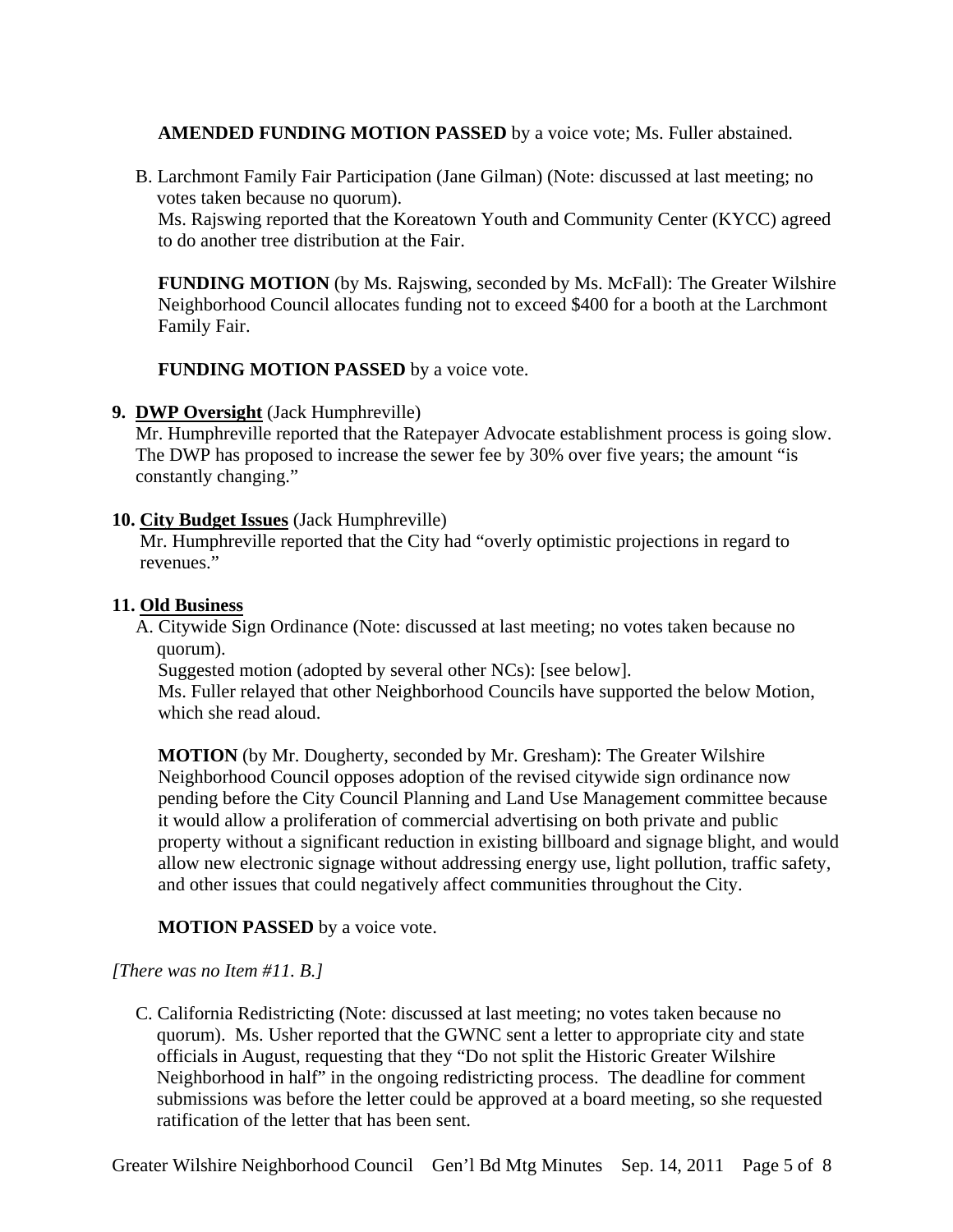**MOTION** (by Mr. Dougherty, seconded by Mr. D'Atri): The Greater Wilshire Neighborhood Council hereby ratifies the August letter to redistricting authorities, requesting that they "Do not split the Historic Greater Wilshire Neighborhood in half."

### **MOTION PASSED** by a voice vote.

D. 4th Street Traffic Signals at Highland and Rossmore (Note: discussed at last meeting; no votes taken because no quorum).

Ms. Fuller reported that the GWNC received "close to a hundred letters from neighbors in opposition to the proposal." Tim Fremaux of the LADOT said "we have abandoned those two signals" and described alternate possibilities on  $4<sup>th</sup>$  St., especially "east of Wilton ... we are no longer considering" signals at Highland and Rossmore. Hancock Park Homeowners' Association (Est. 1948) President Cindy Chvatal distributed "Traffic/Bike Signals on 4th Street" survey results and an "On-Street Bicycle Facility Development and Installation Flow Chart" and reported that "over 200 signatures" have been collected "to stop these signals." Residents "want to be involved" in the project. Stakeholders Jennifer DeVore and John Jones spoke in opposition to the signals. Stakeholders Colin Bogart and Niall Huffman spoke in support of the signals "to help pedestrians and bicyclists use intersections . . . comfortably and safely." Gerta McDonough opposes the signals and would like to speak with bicyclist organizations "to discuss options." R. A. McDonough and Arsine Phillips also oppose the signals. Glenn Bailey, City Bicycle Advisory Committee Vice-Chair, described previous outreach to Neighborhood Councils and urged further outreach and inclusion of groups in and near 4<sup>th</sup> St. Jeff Jacobberger, City Council District 10 Bicycle Advisory Committee Representative, encouraged support for enforcement of traffic laws, especially for pedestrians in crosswalks. Board Member Alternate Joane Pickett, a cyclist, already feels safe and opposes the signals. Board Member Alternate Robby O'Donnell said she believes "bicycles on the sidewalk" are a bigger problem.

**MOTION** (by Mr. Pickel, seconded by Mr. Gresham): The Greater Wilshire Neighborhood Council opposes signal lights at the intersections of  $4<sup>th</sup>$  and Highland and  $4<sup>th</sup>$ and Rossmore; supports City Councilman LaBonge regarding not removing the existing stop signs at those intersections; and would like to be involved in the traffic planning for those intersections.

### **MOTION PASSED** by a voice vote.

### *Board Member Jane Usher had to leave at this time.*

### **12. Outreach Committee** (Gilman/Arens/Carroll)

[This Agenda Item was addressed after Item #15.] Ms. Rajswing is working to schedule LAPD Olympic Division Captain Tina Nieto (213-382-9039; 26900@LAPD.LACity.org; http://www.LAPDonline.org/olympic\_community\_police\_station) to speak at an upcoming GWNC board meeting. Ms. Fuller encouraged submitting ideas for other meeting topics and speakers to the Outreach Committee.

Upcoming meeting speakers/events (organizers in parentheses):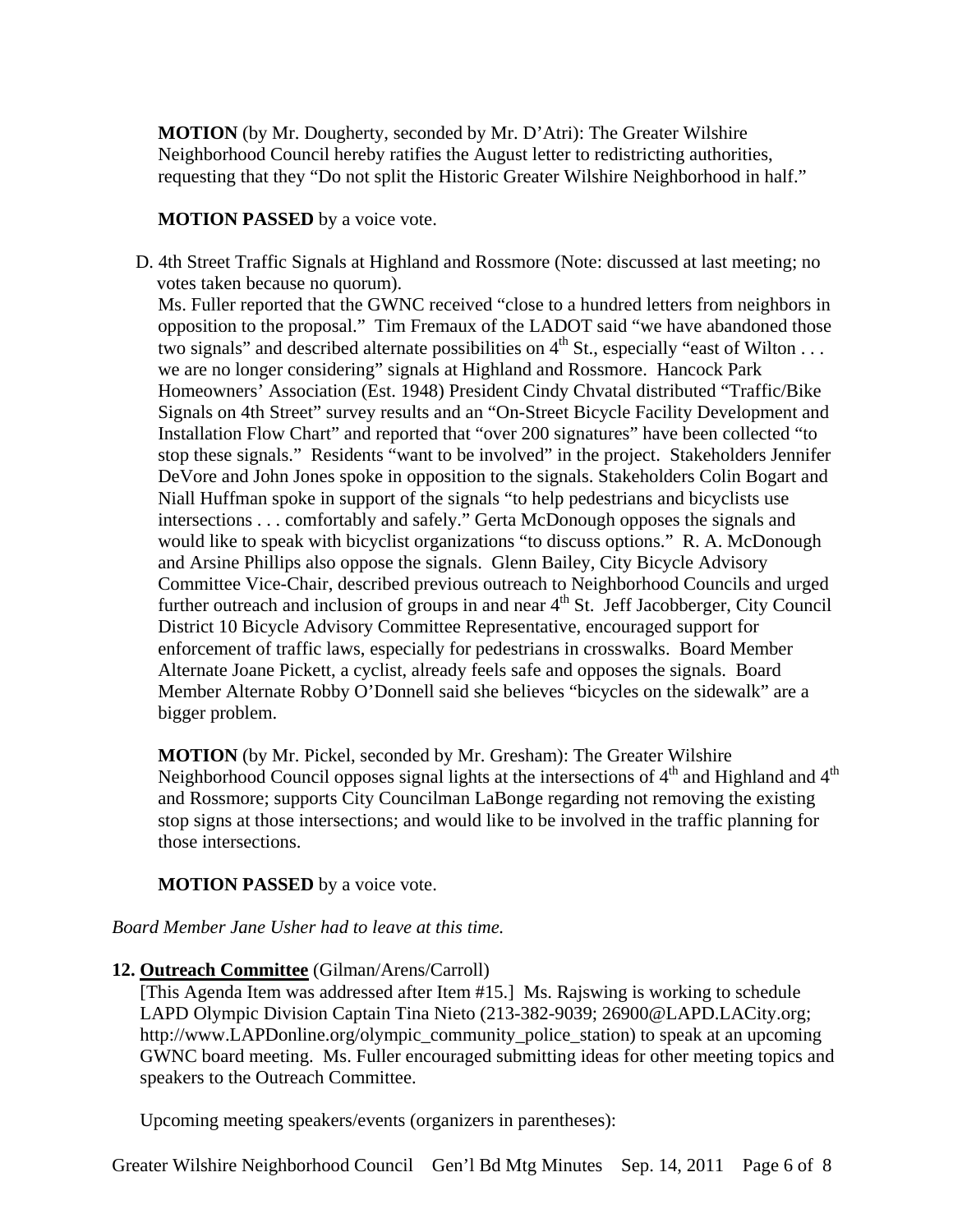October – Senior Citizen Issues (Federico Mariscal/Margaret Sowma) November – LAPD Wilshire and Olympic Division Captains December – Trust for Public Land (Patti Carroll) Other ideas: area history (e.g. WS/HPHS and/or Ebell) Suggestions for guest speakers?

### **13. Other Committee / Project Reports**

There were no other reports at this time.

### **14. Board Member Comments**

Mr. Humphreville was concerned that the proposed high-speed rail project will cost much more money than the State is saying. Ms. McFall requested that the Pledge of Allegiance be said at these Meetings and asked that we look into the cost of buying a flag.

### **15. Land Use Committee** (LUC) (James Wolf)

*[Each section's first paragraph is directly from the Agenda.]*

A. Genwa Barbecue Expansion CUP – 5115 Wilshire Blvd.

Issue: Restaurant is applying for a permit to expand the restaurant space into an adjacent storefront. On-site parking is available in the building's parking structure, in a level shared with a building next door. Restaurant has a good record and relationship with nearby neighbors, and is planning to do neighborhood notification and outreach. [This Agenda Item was addressed after Item #11.] At this Meeting Mr. Wolf reviewed the project and read the below Motion. A "Notice of Application" was distributed. Restaurant representative Brett Engstrom "sent 162 fliers" and hasn't "received any responses"; they "will follow the conditions." At their September  $21<sup>st</sup>$  Hearing they "will gladly accept" as well the condition of no outside music and will be open the same hours as before including the 11:00 p.m. closing time.

**MOTION** (by Mr. Pickel, seconded by Mr. Dougherty): The Greater Wilshire Neighborhood Council supports the Genwa Barbecue CUP application pending neighbors' approval and with the following conditions: 1) That the restaurant seek a written covenant for its in-building, off-street parking arrangement. 2) That the owners meet with adjacent residential neighbors regarding the expansion. 3) That the applicants provide a written list of voluntary conditions with their application. 4) That any outdoor dining areas be placed along the Wilshire Boulevard face of the restaurant only, and that there be no outdoor music of any kind.

### **MOTION PASSED** by a voice vote.

B. LA Tennis Club Parking Variance Application

Issue: The Tennis Club is seeking to legalize a parking lot built on former tennis court space. The City initially instructed the club that the area could be called a "loading area," but is now requiring a variance to legalize the parking. Club representatives have presented 82 letters from neighbors in support of the project. One neighbor, who lives adjacent to the parking lot, asks that the Club be required to obtain all necessary permits for the parking and impose mitigation measures to deal with light, noise (especially car alarm beeps), hours of operation and security concerns.